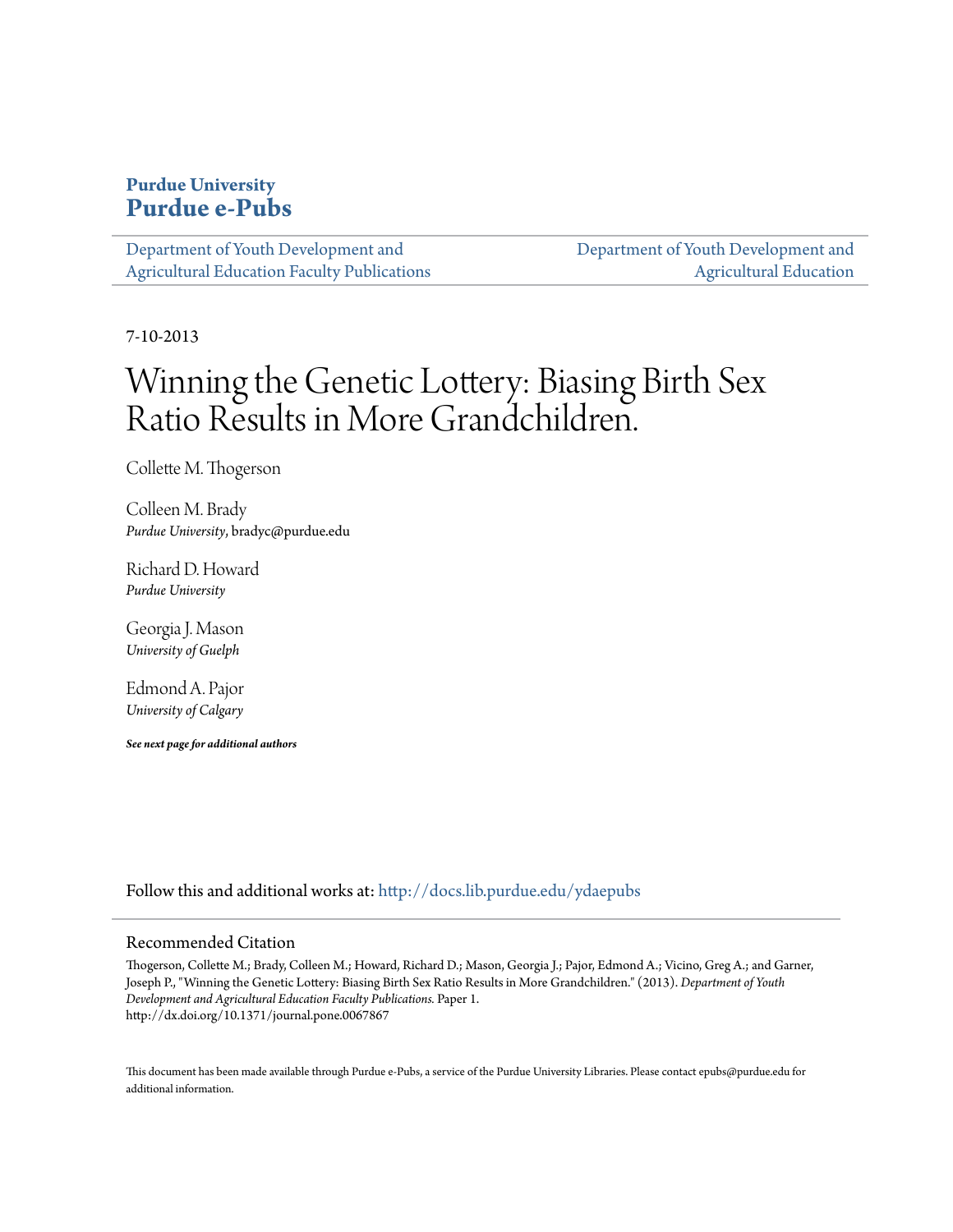#### **Authors**

Collette M. Thogerson, Colleen M. Brady, Richard D. Howard, Georgia J. Mason, Edmond A. Pajor, Greg A. Vicino, and Joseph P. Garner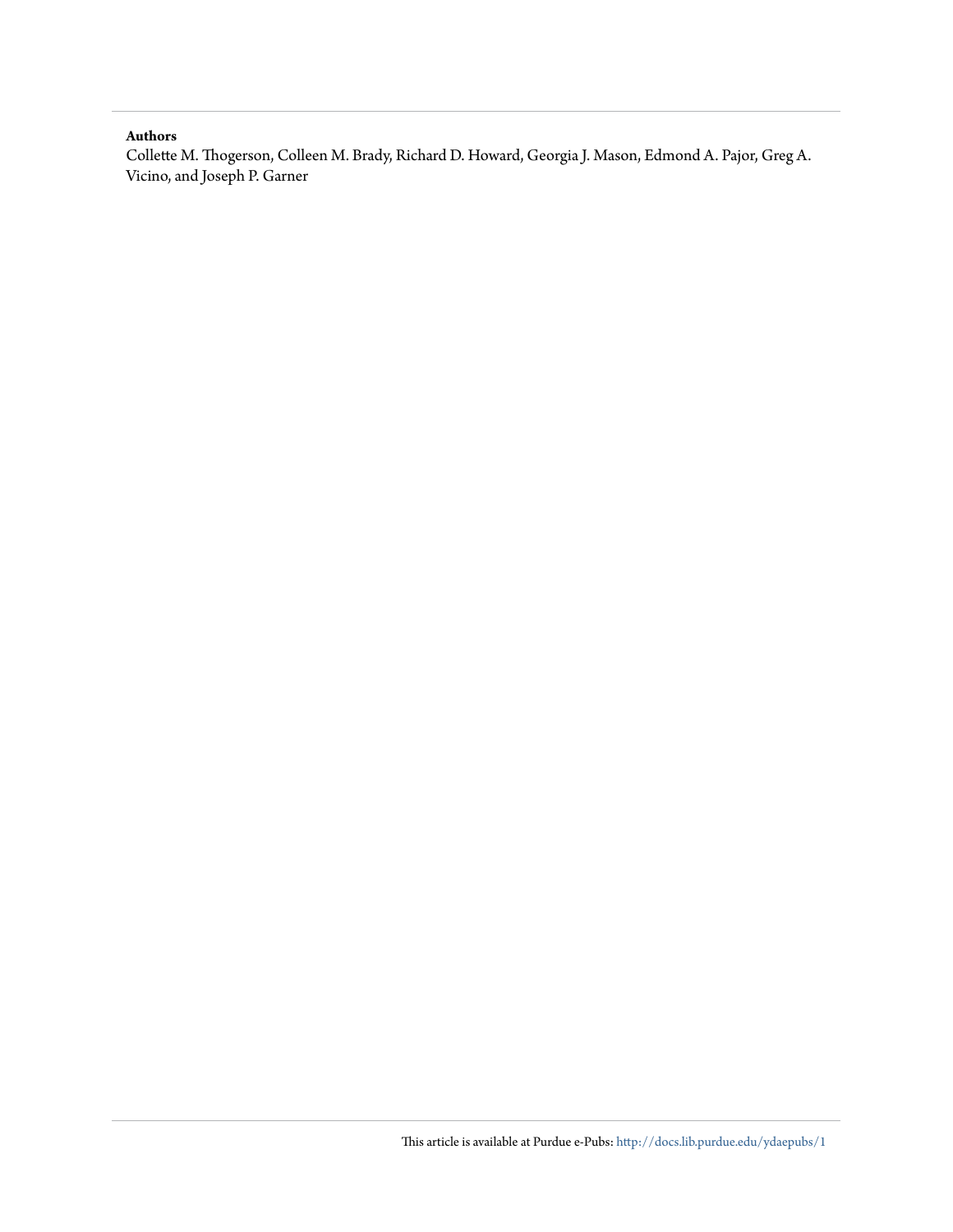## Winning the Genetic Lottery: Biasing Birth Sex Ratio Results in More Grandchildren

#### Collette M. Thogerson<sup>1</sup>, Colleen M. Brady<sup>2</sup>, Richard D. Howard<sup>3</sup>, Georgia J. Mason<sup>4</sup>, Edmond A. Pajor<sup>5</sup>, Greg A. Vicino $^6$ , Joseph P. Garner $^{7*}$

1 Ecological Services, U.S. Fish & Wildlife Service, Arlington, Virginia, United States of America, 2 Department of Animal Sciences, Purdue University, West Lafayette, Indiana, United States of America, 3Department of Biological Sciences, Purdue University, West Lafayette, Indiana, United States of America, 4Department of Animal and Poultry Science, University of Guelph, Ontario, Canada, 5 Veterinary Medicine, University of Calgary, Alberta, Canada, 6 Collections Husbandry Science, San Diego Zoo Global, San Diego, California, United States of America, 7 Department of Comparative Medicine, and by Courtesy, Department of Psychiatry and Behavioral Sciences, Stanford University, Stanford, California, United States of America

#### Abstract

Population dynamics predicts that on average parents should invest equally in male and female offspring; similarly, the physiology of mammalian sex determination is supposedly stochastic, producing equal numbers of sons and daughters. However, a high quality parent can maximize fitness by biasing their birth sex ratio (SR) to the sex with the greatest potential to disproportionately outperform peers. All SR manipulation theories share a fundamental prediction: grandparents who bias birth SR should produce more grandoffspring via the favored sex. The celebrated examples of biased birth SRs in nature consistent with SR manipulation theories provide compelling circumstantial evidence. However, this prediction has never been directly tested in mammals, primarily because the complete three-generation pedigrees needed to test whether individual favored offspring produce more grandoffspring for the biasing grandparent are essentially impossible to obtain in nature. Three-generation pedigrees were constructed using 90 years of captive breeding records from 198 mammalian species. Male and female grandparents consistently biased their birth SR toward the sex that maximized second-generation success. The most strongly male-biased granddams and grandsires produced respectively 29% and 25% more grandoffspring than non-skewing conspecifics. The sons of the most male-biasing granddams were 2.7 times as fecund as those of granddams with a 50:50 bias (similar results are seen in grandsires). Daughters of the strongest female-biasing granddams were 1.2 times as fecund as those of non-biasing females (this effect is not seen in grandsires). To our knowledge, these results are the first formal test of the hypothesis that birth SR manipulation is adaptive in mammals in terms of grandchildren produced, showing that SR manipulation can explain biased birth SR in general across mammalian species. These findings also have practical implications: parental control of birth SR has the potential to accelerate genetic loss and risk of extinction within captive populations of endangered species.

Citation: Thogerson CM, Brady CM, Howard RD, Mason GJ, Pajor EA, et al. (2013) Winning the Genetic Lottery: Biasing Birth Sex Ratio Results in More Grandchildren. PLoS ONE 8(7): e67867. doi:10.1371/journal.pone.0067867

Editor: Samuli Helle, University of Turku, Finland

Received January 14, 2013; Accepted May 21, 2013; Published July 10, 2013

Copyright: @ 2013 Thogerson et al. This is an open-access article distributed under the terms of the Creative Commons Attribution License, which permits unrestricted use, distribution, and reproduction in any medium, provided the original author and source are credited.

Funding: The project was supported by a graduate stipend to CMT from Purdue University. The funders had no role in study design, data collection and analysis, decision to publish, or preparation of the manuscript.

Competing Interests: The authors have read the journal's policy declare that GAV has the following conflicts: GAV is employed by SDZG. SDZG had no role in study design, data collection and analysis, decision to publish, or preparation of the manuscript. The authors have declared that no competing interests exist. E-mail: jgarner@stanford.edu

#### Introduction

Sex ratio (SR) manipulation theory is one of the founding pillars of sociobiology and modern evolutionary theory [1–3]. Early work on frequency-dependent selection on gender and resulting population dynamics (notably Fisher [1]) is celebrated for showing that advantages to individual parents will lead to equal investment, and stabilize the birth population sex ratio at 50:50. Sex allocation theory, first proposed by Hamilton [2], builds on and also challenges this work. If offspring sex can be manipulated, and a grandparent can predict the likely success of their offspring, then a grandparent can obtain a fitness advantage (in terms of grandchildren produced) by biasing its birth sex ratio (SR) in favor of the sex with the greatest potential to disproportionately outperform peers, disproportionately contribute to inclusive fitness, or fail to compete the least [2]. The physiology of mammalian sex determination is supposedly stochastic, producing

equal numbers of sons and daughters. Nevertheless if functional consequences of SR manipulation were to be found in mammals, then it would suggest that mammals (either in individual species, or in general), possess unknown physiological mechanisms to control birth SR. Such a bridge between evolutionary and basic molecular biology would be one of the most exciting implications of SR manipulation (e.g. [4]).

Hamilton [2], focused on scenarios specific to particular insect groups. In Mammals and birds a more general principle applies: the number of offspring a male produces is often limited by how many females he can mate with, while a female is limited by how many offspring she can physiologically produce [5,6].This generates a tendency for males to vary more in first-generation success than females. Thus male offspring are a high-risk-highreward bet for potential grandparents in the genetic lottery; while females are a safe, hedged bet [5,6]. However, just like in insects, if a grandparent 'knows' that a male offspring is a low-risk-high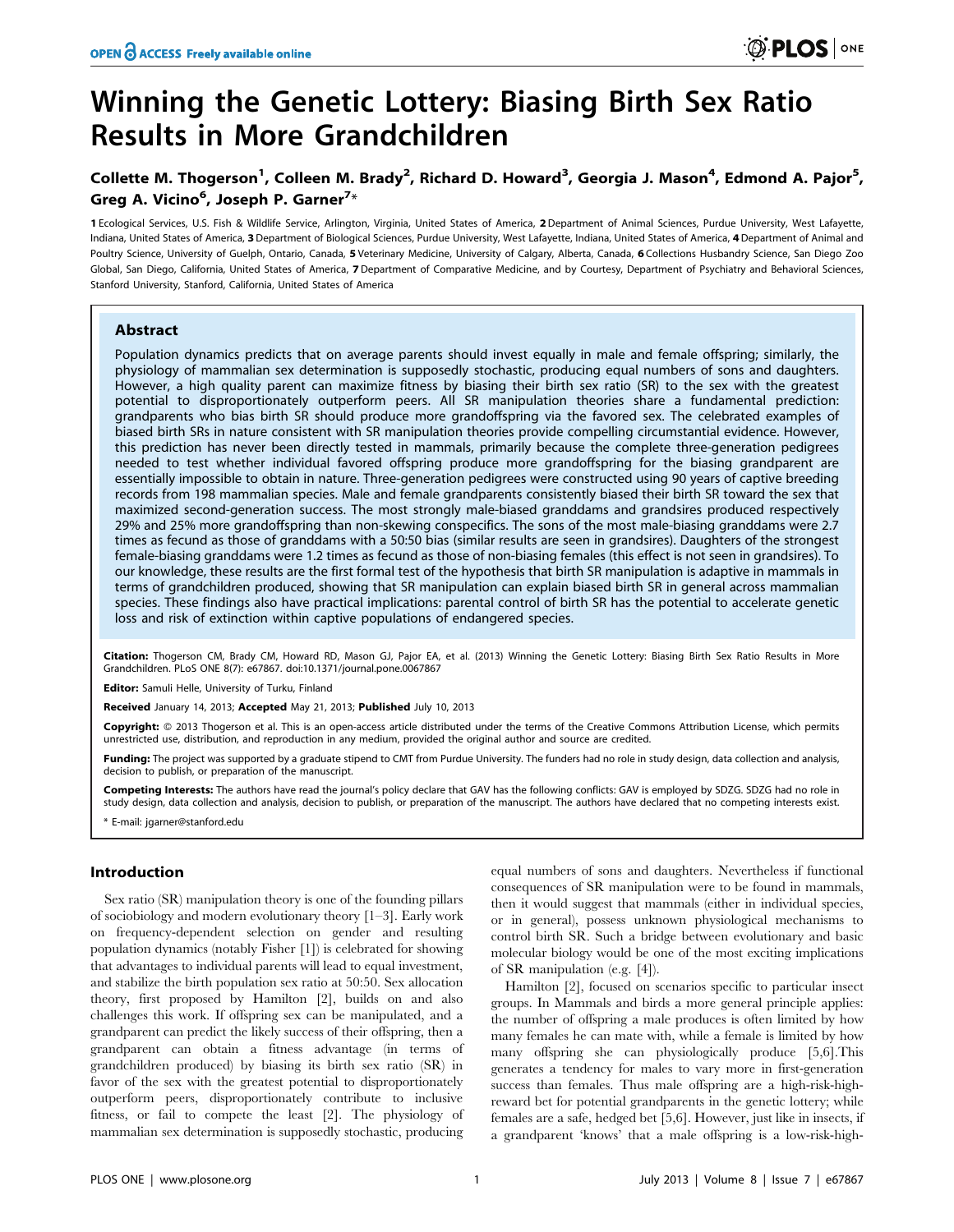reward bet, then they can beat the house, and hit a jackpot (in terms of grandchildren produced) [5,6]. Furthermore, grandparents can beat the house in other more subtle ways, leading later authors to propose a variety of advantages to SR manipulation that might apply to vertebrate species (e.g. local resource competition or enhancement [3]). Each of these different SR manipulation theories proposes different corresponding cues that grandparents might use to predict the success of their offspring, and corresponding selective pressures underlying these benefits (for an excellent review, see [3]). For example (and most obviously), parents can produce more of the sex most likely to out-reproduce peers [2]; and either grandparent's quality or social status may be excellent cues for the subsequent reproductive success of their offspring relative to their potential competitors [5,6]. Thus high quality granddams may bias towards males. Conversely, a low quality or stressed granddam, may bias towards daughters, not because they will outcompete peers, but because their failure to compete will be less impactful than that of a son. Although this example (the ''Trivers-Willard Hypothesis'') is the most famous, other benefits clearly occur through biasing towards the sex which can reduce reproductive costs or competition, or maximize inclusive fitness (for instance via enhanced production of the sex that disperses; or the sex that provides care for younger siblings, respectively [7]). Similarly, simple sexual selection can drive bias – for instance, a granddam should bias towards males if the grandsire excels in a sexually selected heritable trait that will result in 'sexy sons', enhanced sperm competition, or other reproductive advantages distinct from the maternal quality emphasized by the Trivers-Willard Hypothesis. In nature, mammalian parents often do bias birth SR in correlation with physiological, behavioral, or environmental cues that are in turn consistent with these ideas (e.g. [8–10]). For instance, dominant red deer mothers skew their SRs toward sons, which is tantalizing as red deer stags with greater mating success tend to have mothers of higher dominance [6].

However, while this and other examples suggest that SR manipulation could be adaptive, and are often taken as evidence of such, they in fact provide only circumstantial evidence [3]. This example, and all other mammalian studies to our knowledge, require a leap of faith – the true test is to demonstrate that grandparents with skewed birth SRs produce more grandchildren than their peers [3], and that this benefit accrues specifically through the biased individuals in the intermediate generation. In other words, if a grandmother biases towards sons (for example), then those particular sons must outcompete other males in their generation to produce her more grandchildren in total, and more grandchildren per son. Thus all SR manipulation theories (from Trivers-Willard, to sexy sons, to local resource competition or enhancement) all ultimately make the same prediction: that favoring the sex with the greatest potential to disproportionately outperform peers, disproportionately contribute to inclusive fitness, or fail to compete the least, will mean that biased F1 individuals should produce more F2 offspring per capita than their non-biased peers. The power of this prediction is that it is agnostic to the particular theory under test, the particular cues grandparents may be responding to, or the direction of bias; and hence should be general across mammals irrespective of mating systems, natural history, or their particular responses to captivity. However, it has an Achilles' heel – testing it requires a complete threegeneration pedigree where every grandchild of every grandparent is known [3,11], which is practically unobtainable in the wild. Thus Clutton-Brock's seminal work in red deer [6] could not test whether the females that produced more sons actually gained more grandchildren; nor whether the successful sons descended from the particular females who biased (because not all the dominant females did actually bias). Instead they could only show that dominant females produce more sons; and that males with more offspring had more dominant mothers. Thus, the most successful males could just as easily have come from the dominant dams who only invest in one 'super son' offspring (which would falsify the hypothesis). As a result, the empirical work in SR manipulation has come under increasing criticism in recent years (e.g. [3,11]), not least because other predicted effects have been much more elusive. In particular, SR theory predicts that males should also control birth SR [2] (and arguably the mechanisms are far more straightforward for them to do so in mammals [12]), but to date examples have been very rare [12,13].

Given the power of SR manipulation's theoretical argument, the compelling but circumstantial field data in the literature, and the implications for basic reproductive physiology; our goal was to test the central, yet untested, predictions of SR manipulation theory – that skewing birth SRs enhances parental fitness and that offspring of the favored sex out-reproduce their peers. To do so required overcoming the hurdle of obtaining the three-generation pedigree required. Our solution was to use 90 years of breeding records from San Diego Zoo Global (SDZG) to reconstruct the complete three-generation pedigrees for 198 species of Artiodactyla, Perissodactyla, Carnivora, and Primates. Grandmothers and Grandsires who biased their birth SR gained more grandchildren specifically via disproportionate success of the individual favored offspring. To our knowledge this is the first demonstration of the key prediction of SR manipulation theory in mammals, vindicating the earlier classic field studies that could not build the threegeneration pedigrees required.

#### Materials and Methods

#### Ethics Statement

Prior to data collection, we confirmed with Purdue University's Institutional Animal Care and Use Committee that no ethical approval was required for this kind of study; data was collected using historical records.

#### Source Records, Subjects, Exclusion criteria, and Data Processing

Using breeding records from San Diego Zoo Global (SDZG), we compiled data on 38,075 individuals from 678 mammalian species spanning the Artiodactyla, Perissodactyla, Carnivora, and Primates. We constructed pedigrees for grandparents (the F0 generation) only including those for whom we could follow the breeding of all their children (the F1 generation, totaling 11,909 for granddams; 11,563 for grandsires) to calculate the F0's success as the number of grandchildren produced (the F2 generation, totaling 16,553 for granddams, 12,895 for grandsires). This measure of success lets us test the most global prediction of SR manipulation theory – that F0 individuals which have biased birth SR will have more grandchildren. We also calculated F0 success as the grandchildren (F2) born per each of their reproductive F1 offspring; which explicitly examines success via the biased sex, and accounts for those F1 individuals that do not breed, and tests the most explicit prediction of SR manipulation – that F0s who bias increase F2 success through F1 offspring who outperform their peers. This resulted in pedigrees for 1627 granddams and 703 grandsires. F1 offspring were counted for each grandparent, to calculate their lifetime birth SR. These birth SRs were corrected for the role of chance (a 100% male birth SR is much more impressive given six offspring than three) by expressing them as  $\mathcal{Z}$ scores, following classic experimental work on birth SR [6]. The Z-score, or normal approximation to the binomial, calculated from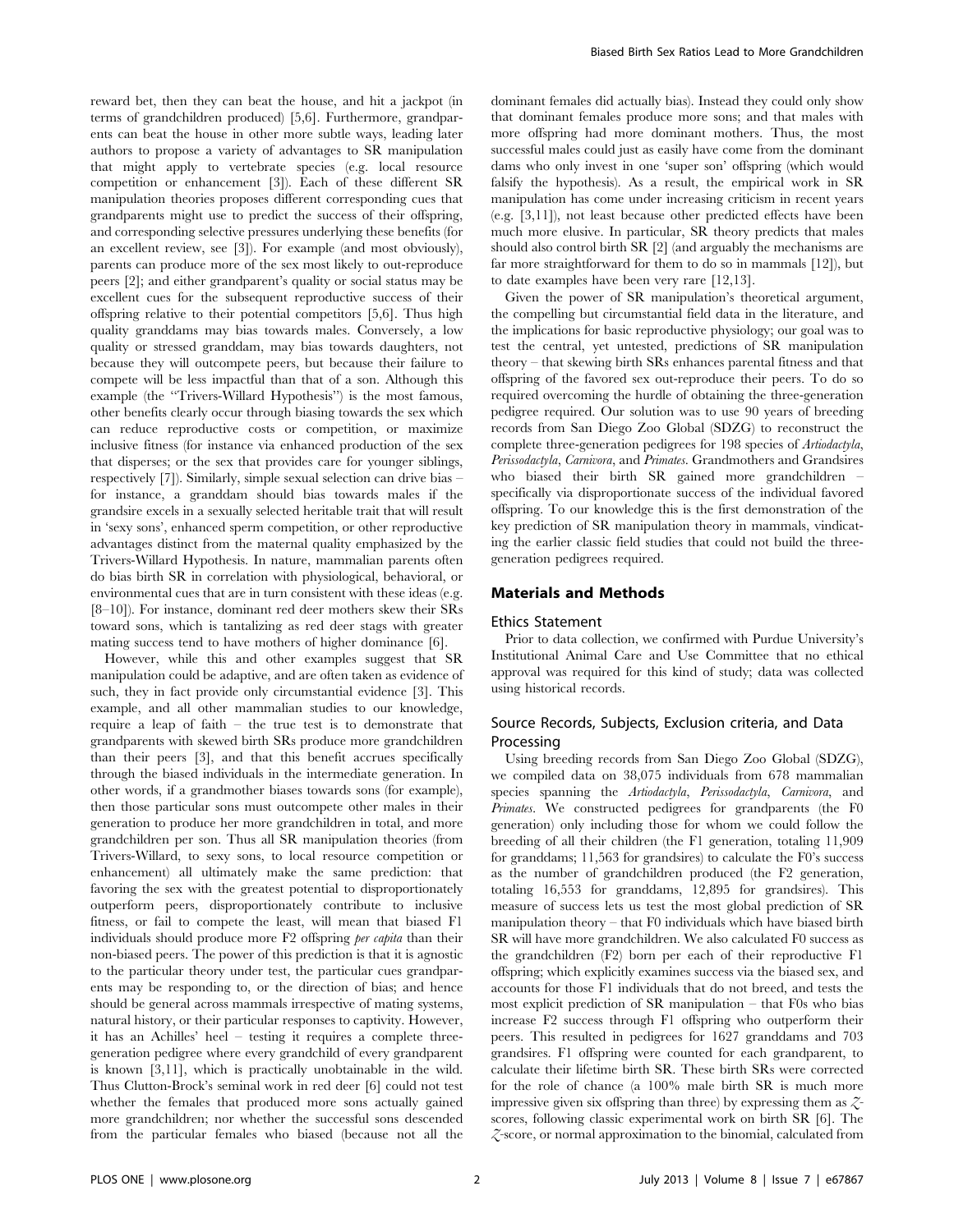observed and expected proportions, is given by [14] (and given Fisher's argument for a population level zygotic SR of 50:50, setting the expected birth  $SR = 0.5$ :

$$
Z = \frac{Observed - Expected}{\sqrt[2]{\frac{Expected(1 - Expected)}{N}}}
$$

We calculated the lifetime birth SR, not the per-litter SR to allow for a fair comparison between the monotocous and polytocous species in the data set. A per-litter SR would be dichotomous for monotocous species, but continuous for polytocous species. The lifetime SR avoids this confound, but means that we assume that females' mean lifetime SR is meaningful. This is a conservative assumption: the analysis will pick up females who consistently bias across their lives, but will miss out on the litterlevel information from females who might have a one-off opportunity to produce a single litter with highly successful sons (or daughters). Thus, as with all of our analytical choices, we opted for the risk of a false negative, rather than the risk of a false positive.

#### Statistical Methods

Blocking by Species nested within Order, F0 animals' Z-scored birth SRs were regressed against the total number of F2 offspring (total grandchildren); and also, the average number of F2 grandoffspring produced by each F1 offspring of the favored sex. Including Species in the analysis identifies F0 individuals as belonging to the same species, which avoids pseudoreplication, and also ensures that the results for Z-scored birth SR represent the mean within-species regression. Analyses were repeated with controls for human management namely: blocking for the year in which each F0 subject first bred and its interaction with Order (since SDZG breeding regimes changed over the decades); and for the proportion of F1 offspring bred (which would reflect the perceived genetic value of a grandparent). All analyses yielded the same pattern of results. Therefore, we present the most conservative analyses including all controls for management. All analyses were initially performed including interactions of Z-score and Order, to test for different mean relationships in the different taxa. However none of these interactions were significant, and were therefore removed from the final analysis to ensure marginality [15]. For granddams, 44 of 193 species were represented by a single female; and for grandsires, 67 of 197 species were represented by a single male. These data points were inherently excluded by the analysis, as it tested for within-species effects (final distributions are provided in Materials S1). All analyses were performed as GLMs in JMP 9.0 for Windows. The assumptions of GLM (normality of error, homogeneity of variance, and linearity) were confirmed post hoc and suitable transformations applied as needed [15].

#### Results

F1 population-level birth SRs proved slightly female biased (for granddams 47.5% of F1 offspring were male). Birth SR varied greatly across F0 subjects (86.8% of variance in SR occurred within-species for granddams, and 72.4%for grandsires; see Table 1 for particularly variable species) and this variation did indeed have adaptive consequences in general across the range of species in the data set. Granddams who biased their birth SR towards sons gained more grandoffspring in total (GLM:  $F_{1,1427} = 26.45$ :  $P<0.0001$ ;  $N = 1627$  granddams; **Figure 1A**), as did grandsires who male-biased their birth SR (GLM:  $F_{1,499} = 6.553$ : P<0.0108; N = 703 grandsires; **Figure 1B**). The most strongly male-biased granddams and grandsires produced respectively 29% and 25% more grandoffspring than non-skewing conspecifics. The more male-biased a granddam's birth SR, the more grandoffspring she gained from each son (GLM:  $F_{1,1260} = 194.9$ :  $P<0.0001$ ;  $N=1454$  granddams; **Figure 1C**): the sons of the most male-biasing granddams were 2.7 times as fecund as those of granddams with a 50:50 bias. Similar effects held for grandsires (GLM:  $F_{1,468} = 27.53$ :  $P \le 0.0001$ ;  $N = 678$ grandsires; Figure 1D). The more female-biased a granddam's birth SR, the more grandoffspring she gained from each daughter (GLM:  $F_{1,1390} = 4.891$ :  $P = 0.0272$ ;  $N = 1558$  granddams; Figure 1E); effects were smaller however - daughters of the strongest F0 female-biasing females were 1.2 times as fecund as those of non-biasing females. The SR bias of grandsires had no effect on the number of grandchildren gained from each daughter. (GLM:  $F_{1,476} = 0.0052$ :  $P = 0.9426$ ;  $N = 678$  grandsires; Figure 1F).

#### **Discussion**

These data clearly demonstrate the ultimate reason why parents control birth SR: parents who are able to judge the future success of their first generation offspring and bias their birth SR accordingly have a clear F2 fitness advantage over those who cannot. Therefore, as first clearly postulated over 40 years ago [2], but to our knowledge demonstrated here for the first time, sex ratio manipulation is a widespread and highly adaptive evolutionary strategy in mammals. The most global prediction of SR manipulation theory – that individuals who manipulate their birth SR will have more grandchildren through the improved reproductive output of F1 offspring of the biased sex – was thus supported. Specifically, the sons of granddams with male-biased birth SRs out-perform their peers, yielding these granddams more grandchildren. The same holds for grandsires. Furthermore these data, to our knowledge, show for the first time that the daughters of female-biasing granddams likewise outperform their peers. The differential effects seen in the analyses of success via the F1 sex are consistent with existing understanding of factors influencing birth SR in granddams [5–7,13,16–22]. Thus, the lack of influence of grandsire BSR on F2 success via F1 daughters was expected, and the very weak effect of granddam BSR on F2 success via F1 daughters likely reflects a subset of 'special-case' species, rather than a general effect.

The use of captive populations warrants comment, as it is a double-edged sword. Because the populations are captive, and because the provenance of individual animals is so critical in captive breeding, we can reconstruct pedigrees across a breadth of species and to a depth of generations that would be impossible in the wild. Indeed, the previous lack of a strong test of SR manipulation in terms of grandchildren is itself compelling evidence for just how difficult it is to produce a complete threegeneration pedigree in a wild mammalian population. Such a data set is obviously not impossible, but it is sufficiently impractical to have eluded researchers for forty years. Thus using data from captive animals is not so much of an advantage, but currently a necessity. Zoo populations represent the best choice for a sample population compared to farm or laboratory animals, because they provide a breadth of species, and they enjoy a more naturalistic environment. This last point however, reveals the downside of working with zoo populations – that they are still managed populations where breeding is to a degree under human control, and where the environment may differ from captivity in ways that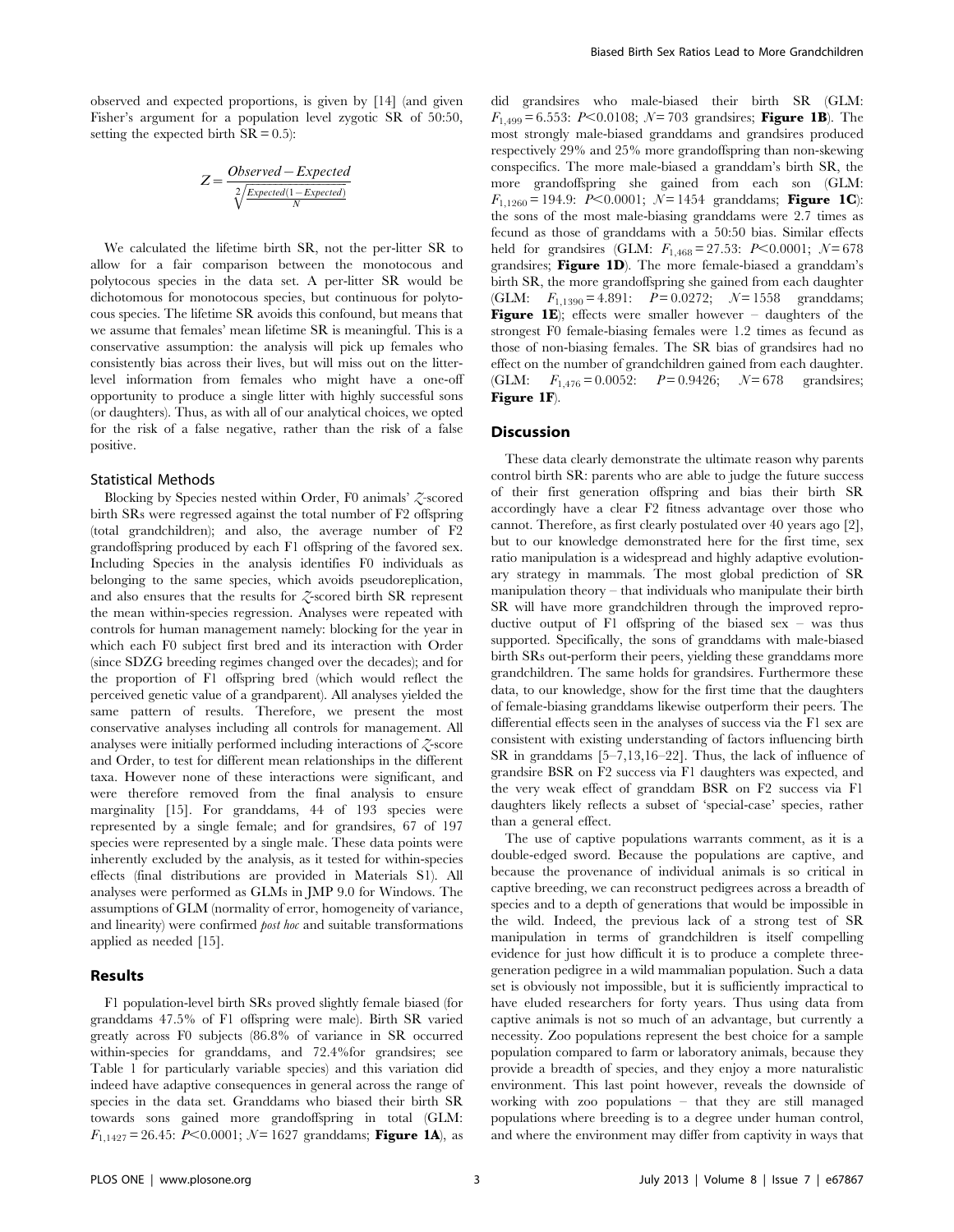

Figure 1. Grandparents who bias the sex of the offspring, have more successful offspring, gaining more grandchildren. A) Granddams and **B**) grandsires who biased birth SR towards males had greater total success measured as total grandchildren produced ( $P < 0.0001$ ; P = 0.0108, respectively). Birth SR is shown as a Z-score, to control for number of F1 offspring (the X-axes also give examples of male biases for a given Z-score). C) Granddams, and D) grandsires, who biased birth SR towards males had greater success specifically via F1 males (for both,  $P < 0.0001$ ). E) Granddams who biased birth SR towards females had greater success specifically via F1 females (P=0.0272), but no effects were found for femalebiasing grandsires ( $P = 0.9426$ ), (nor did they have more total grandchildren overall; see text). For clearer data visualization, the data were split into 10th percentiles by Z-score, and plotted values are least-squares means and standard errors within those percentiles. The solid line indicates the leastsquares regression line partialled for the controlling variables. In A and B, the Y-axes shows F0 success as total grandchildren born. In C-F, granddam and grandsire success is shown as the grandchildren (F2) born per each of their F1offspring born of a given sex (i.e. the mean reproductive output of the F1 children of each sex).

doi:10.1371/journal.pone.0067867.g001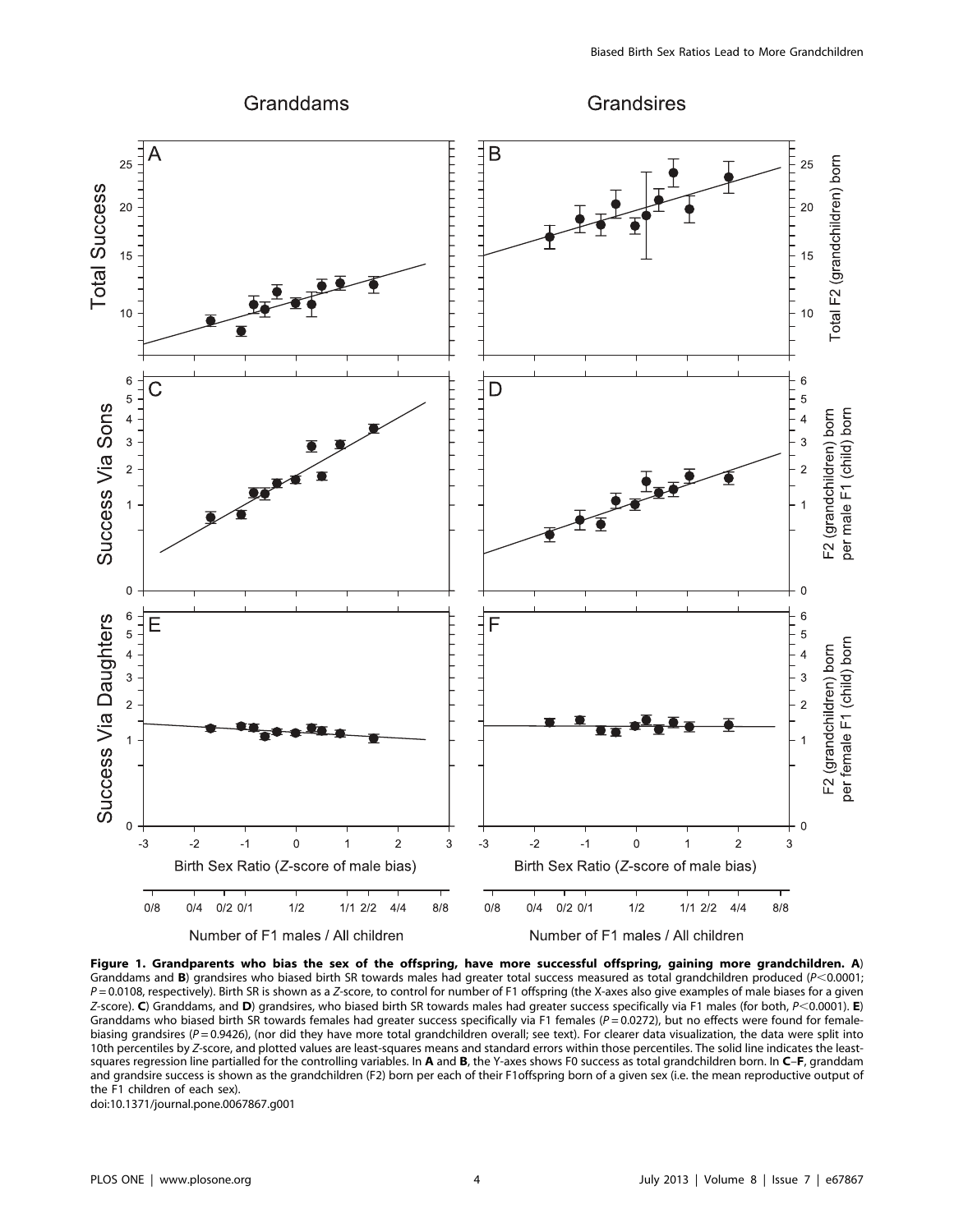Table 1. Species with notably skewed Birth Sex Ratios.

| Common name                   | <b>Scientific name</b>   | Variance in Z-<br>score SR | $\boldsymbol{\mathcal{N}}$ | $\sqrt{F}$ | P      |
|-------------------------------|--------------------------|----------------------------|----------------------------|------------|--------|
| <b>Granddams</b>              |                          |                            |                            |            |        |
| Vaal Rhebok                   | Pelea capreolus          | 3.089                      | 4                          | 3.560      | 0.0138 |
| Sumatran Tiger                | Panthera tigris          | 4.197                      | $\overline{2}$             | 4.838      | 0.0280 |
| Red River Hog                 | Potamochoerus porcus     | 2.320                      | 5                          | 2.674      | 0.0306 |
| Sudan Red-fronted Gazelle     | Gazella rufifrons        | 2.061                      | $\overline{7}$             | 2.376      | 0.0274 |
| Gambian Maxwell's Duiker      | Cephalophus maxwellii    | 2.231                      | 5                          | 2.572      | 0.0363 |
| <b>Grandsires</b>             |                          |                            |                            |            |        |
| Kenya Impala                  | Aepyceros melampus       | 4.880                      | 5                          | 4.777      | 0.0009 |
| Indochinese Sika              | Cervus Nippon            | 2.528                      | 6                          | 2.475      | 0.0314 |
| Francois' Langur              | Trachypithecus francoisi | 2.821                      | 4                          | 2.761      | 0.0416 |
| East African Black Rhinoceros | Diceros bicornis         | 4.000                      | $\overline{2}$             | 3.916      | 0.0484 |
| Nubian Ibex                   | Capra nubiana            | 2.024                      | 8                          | 1.982      | 0.0558 |

The variance in birth SR was figured for each species. The five species with the greatest variance (i.e. standard deviation<sup>2</sup>) in F1 birth SR for granddams and grandsires are listed. Because birth SR is expressed as Z-score, the expected variance for any species = 1. The observed variances are tested against the mean within-species variance in Z-score.

doi:10.1371/journal.pone.0067867.t001

present misleading cues to animals in terms of SR manipulation. The level of management, and the qualitative match of the captive to the wild environment, both differ in particular by taxon and between modern versus historical populations. For instance, many hoofstock species at SDZG live in a relatively free ranging herd and males may experience direct competition resulting in female mate choice; while primate species may not be provided rival mates simultaneously. However, even in the absence of perceived mate choice, females can often control whether or not they mate, the chance of conception, and in utero and post natal investment in offspring from different males. Most importantly, however, captive breeding programs track the provenance of potential mates and explicitly attempt to minimize the rate of loss of genetic diversity caused by population bottlenecks (e.g. by limiting the number of mating opportunities given to particular sires). However, for our analyses, such effects should–if anything–produce false negatives; and they certainly could not produce false positives. Thus a misleading environmental cue might cause females to bias their SR, but the resulting biased offspring would not benefit. Similarly, if humans are controlling breeding to maximize genetic diversity then they will curtail the success of high quality males, and boost the success of low quality males. Our results have thus emerged despite a strong potential for adaptive SR effects to be masked in captivity. They are thus extremely conservative, and suggest that were it possible to follow three generations or more in the wild, even stronger effects would be evident. Consequently, the analyses are explicitly designed to capitalize on the strengths of these data, while protecting against the potential weaknesses. Thus, by testing for general birth SR trends across the controlling variables, the analysis exploits the heterogeneity of the data (in terms of species, year of breeding, husbandry systems, etc.) to ensure that any result is general, rather than a specific artifact driven by a particular species or husbandry system. Similarly, by testing for specific predictions via the F1 genders separately, the analyses guard against a general false positive tainting the whole data set. Finally, by testing for specific benefits in F2 success to the F0 grandparents, deriving from an improved success of the biased F1 offspring, we test the common prediction of all SR manipulation theories, and are therefore agnostic as to which of the cues or mechanisms (e.g. Trivers-Willard, or Local Resource Enhancement), might be responsible.

Overall, despite a dataset where such effects could be masked by human attempts to control breeding, skewing birth SR is confirmed (thanks to unprecedented sample sizes and complete, accurate counts of grandoffspring) as a widely utilized strategy across captive Mammalia to enhance maternal and paternal fitness, but is likely extended to wild Mammalia. Furthermore, our findings newly identify ideal species (those with high variances in birth SR: see Table 1) for future research on proximate mechanisms underlying mammalian SR manipulation, the physiology of which remains unknown [3,10,11]. These findings have additional practical implications too: in captive populations under human control, these individually adaptive strategies may be significantly impacting the long term genetic viability of the species and compromising the captive population as a whole. The increased variability in F2 success between grandsires versus granddams apparent in Figures 1A –1D, neatly illustrates the species-level cost of SRM in small populations. Winners of the genetic lottery do so at others' expense, and a highly successful F1 male overcontributes to the next generation at the species-level cost of the loss of genetic variation from the males that fail to breed. Thus the general tendency of captive species to bias their birth SR demonstrated here (especially in F1 males), combined with the fact that many captive species have male biased BSR [23,24], has the potential to accelerate the loss of genetic diversity from endangered captive-bred species. Accordingly understanding the factors leading to biased birth SR in captive populations, and thus identifying potential interventions to manipulate birth SR, will be critical to the effective preservation of genetic diversity in captive breeding.

#### Supporting Information

#### Materials S1 (DOCX)